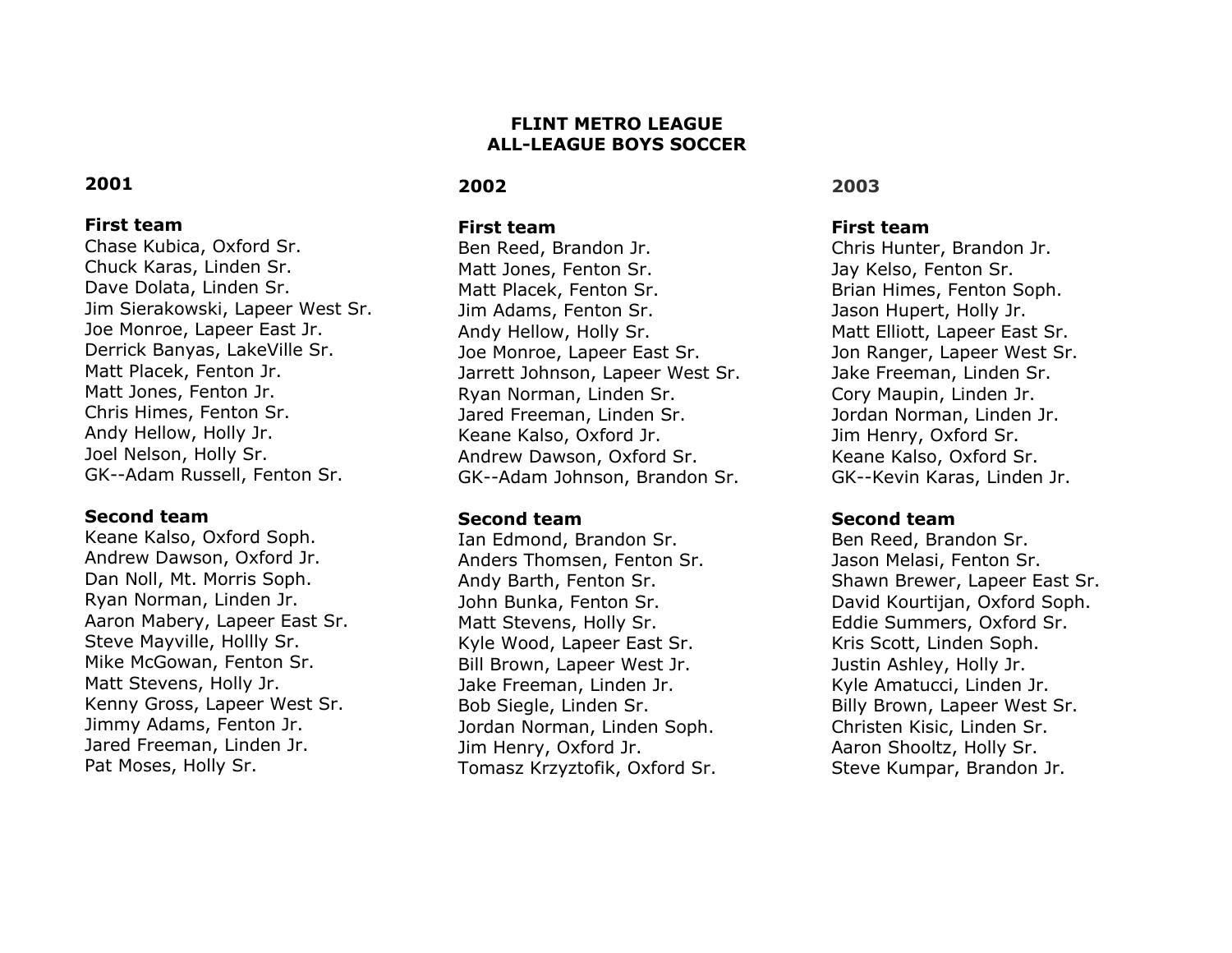#### **First team**

Chris Hunter, Brandon Sr. Cory Maupin, Linden Sr. Jordan Norman, Linden Sr. Ryan Morales, Brandon So. John Estelle, Lapeer East Sr. David Kourtjian, Oxford Jr. Jordan Dunlap, Fenton Jr. Brian Himes, Fenton Jr. Zac Wasylyna, Oxford So. Kyle Amatucci, Linden Sr. Jason Hupert, Holly Sr. GK--Steve Kumpar, Brandon Sr.

### **Second Team**

Joey Smith, Brandon Sr. Joe Swailes, Lapeer East Sr. Paul Taylor, Fenton So. Brent Cornwell, Holly Sr. Eric Prechowski, Holly Jr. Sean Ryan, Linden Sr. Kris Scott, Linden Jr. Matt Wambold, Linden Sr. Alex Austin, Oxford Jr. Ryan Trottier, Lapeer West Jr. Adam Zdroik, Lapeer West Jr. Kevin Karas, Linden Sr.

## **2005**

**First Team**

Ryan Morales, Brandon Jr. Matt Thomas, Brandon Jr. Brian Himes, Fenton Sr. Eric Prechowski, Holly Sr. Niila Arajuuri, Lapeer East Sr. Alex Clolewka, Lapeer East Sr. Kris Scott, Linden Sr. Joe Sutika, Linden So. David Kourtjian, Oxford Sr. Zac Wasylyna, Oxford Jr. Alex Austin, Oxford Sr. Matt Weller, GK, Linden Sr.

### **Second Team**

Chris Barth, Brandon Sr. Kyle Vallier, Brandon Jr. Cam Powers, Clio So. Paul Taylor, Fenton Jr. Anthony Anetrini, Holly Sr. Klint Vizena, Lapeer East Sr. Joe Cox, Lapeer West Sr. Josh Reese, Linden So. Joe Wright, Linden Jr. Franceseco Paese, Oxford Jr. Josh Reaume, Oxford Sr. Anthony Collins, GK, Clio So.

### **2006**

#### **First Team**

Ryan Morales, Brandon Sr. Paul Taylor, Fenton Sr. Jamey Gavel, Holly Sr. Dan Elliott, Lapeer East Jr. Zak Smillie, Lapeer East Jr. David Welling, Lapeer East Sr. Brian Osgood, Linden Sr. Josh Reese, Linden Jr. Erik Anderson, Oxford Sr. Mark Jones, Oxford Sr. Francesco Paese, Oxford Sr. Zac Wasylyna, Oxford Sr. Anthony Collins, GK, Clio Jr.

#### **Second Team**

Iyad Abufarha, Clio Sr. James McGuirk, Fenton Sr. Scott Rourke, Fenton Sr. Nathan Kast, Holly Sr. Dyle Henning, Lapeer East Sr. Eddie Johnson, Lapeer East Sr. Brent Tiffany, Lapeer West So. Adam Morrow, Linden Jr. Josh Keegan, Linden Sr. Joe Sudika, Linden Jr. Vincent Robinson, Swartz Creek So. Brock Kennedy, GK, Holly Sr.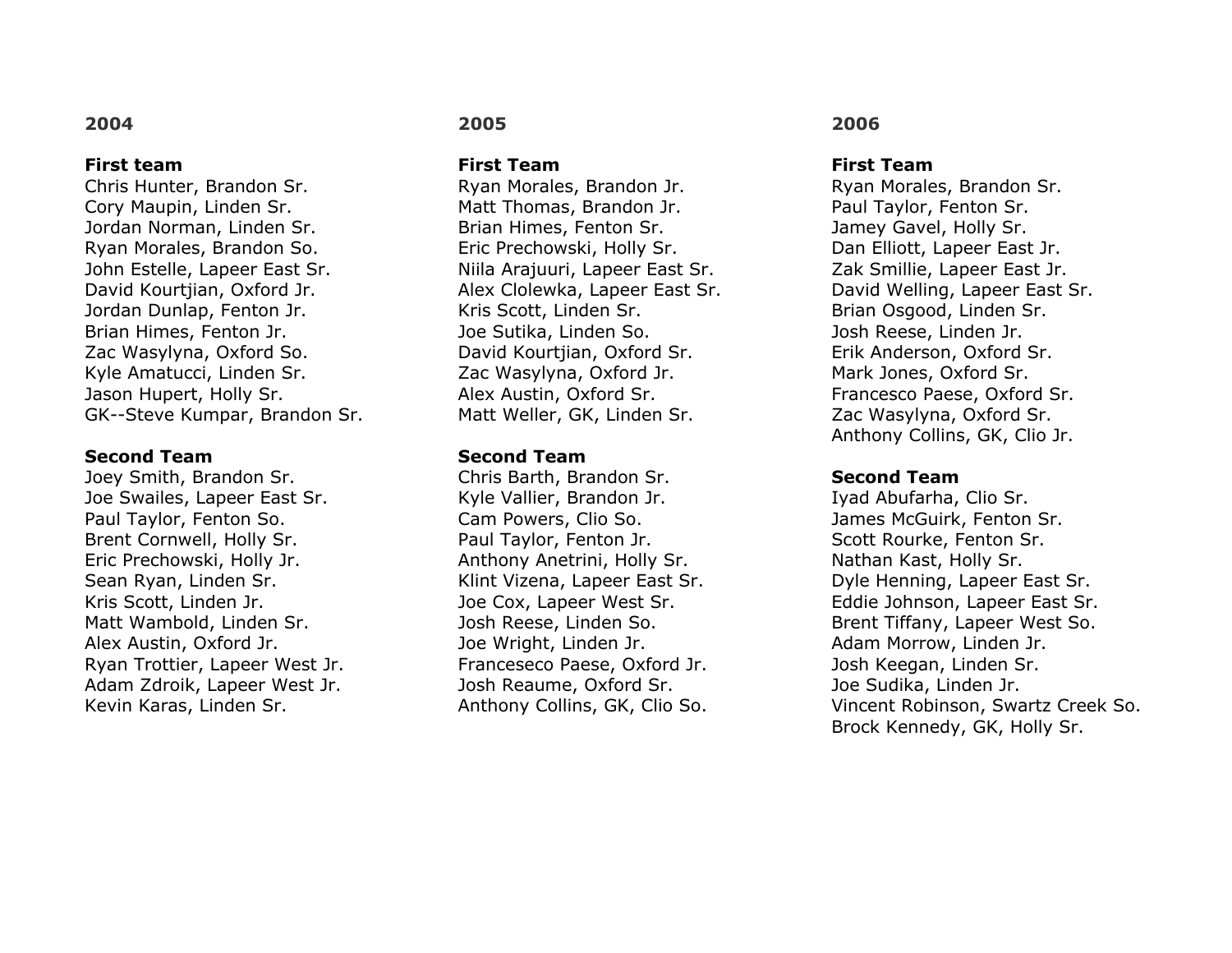#### **First Team**

Derek Liebner, Brandon, Sr. Jerad Ashley, Holly, Sr. Travis Falkner, Holly, Sr. Dan Elliott, Lapeer East, Sr. Zak Smillie, Lapeer East, Sr. Todd DeLange, Lapeer West, Sr. Adam Morrow, Linden, Sr. Josh Reese, Linden, Sr. Joe Sudika, Linden, Sr. Gethin Angell, Oxford, Sr. Daisuke Nakamura, Swartz Creek, Sr. Dan Gregory, GK, Holly, So.

#### **Second Team**

Joe Blakeley, Brandon, Jr. Andy Collier, Brandon, Sr. Sam Roberts, Brandon, Jr. Justin Venner, Clio, Sr. Eric Stadler, Fenton, Sr. Jay Sesock, Holly, Sr. Colin Konschuh, Lapeer East, Sr. Jon Smith, Lapeer East, Jr. Brian McGeary, Lapeer West, So. Gary Osgood, Linden, Sr. Steven Walker, Oxford, Jr. Anthony Collins, GK, Clio, Sr.

## **2008**

**First Team**

Garth McClellan, Kearsley, Jr. Joe Blakeley, Brandon, Sr. Josh Gornowicz, Fenton Shawn Kendall, Linden Jason Uribe, Fenton, Jr. Sam Roberts, Brandon, Sr. Vinnie Robinson, Swartz Creek, Sr. Jonathon May, Linden Steven Walker, Oxford, Sr. Jon Smith, Lapeer East, Sr. Derek Brady, Brandon, Jr. Brent Tiffany, Lapeer West, Sr. Josh Collier, GK, Fenton

#### **Second Team**

John Caldwell, Holly Laurence Paterson, Kearsley, So. Adam Lewis, Kearsley Landon Warren, Lapeer West Andrew Burrows, Fenton Jason O'Malley, Linden Clayton Tomczyk, Lapeer East, So. Cameron Craig, Brandon, Fr. Ben Burruss, Kearsley Jaret Kage, Brandon Jake Shafer, Oxford Justin Gaumer, Holly, Jr. Greg Lanthier, GK, Brandon, Jr.

## **2009**

#### **First Team**

Jason Uribe, Fenton, Sr. Garth McClellan, Kearsley, Sr. Derek Brady, Brandon, Sr. Ethan Konschuh, Lapeer East, Sr. Devin Papuga, Holly, Jr. Mauricio Guevara, Swartz Creek, Sr. Marco Bonfiglio, Oxford, So. Andreas Elberg, Linden, Sr. Eric Micallef, Holly, So. Cameron Craig, Brandon, So. Laurence Paterson, Kearsley, Jr. Kyle Clark, Clio, Sr. Danny Gregory, Holly, Sr.

#### **Second team**

Eric Mowery, Fenton, Jr. Clayton Tomczyk, Lapeer East, Jr. Justin Gaumer, Holly, Sr. Tyler Szczepanski, Fenton, Sr. Matt Versteeg, Oxford, Sr. Alex Willford, Swartz Creek, Sr. Joe Thornton, Linden, Sr. Chase Marcola, Fenton, So. Takanori Namba, Swartz Creek, Sr. Nate Herr, Lapeer East, Sr. Alex Zavislak, Lapeer East, So. Clayton Quick, Holly, Jr. Greg Lanthier, Brandon, Sr.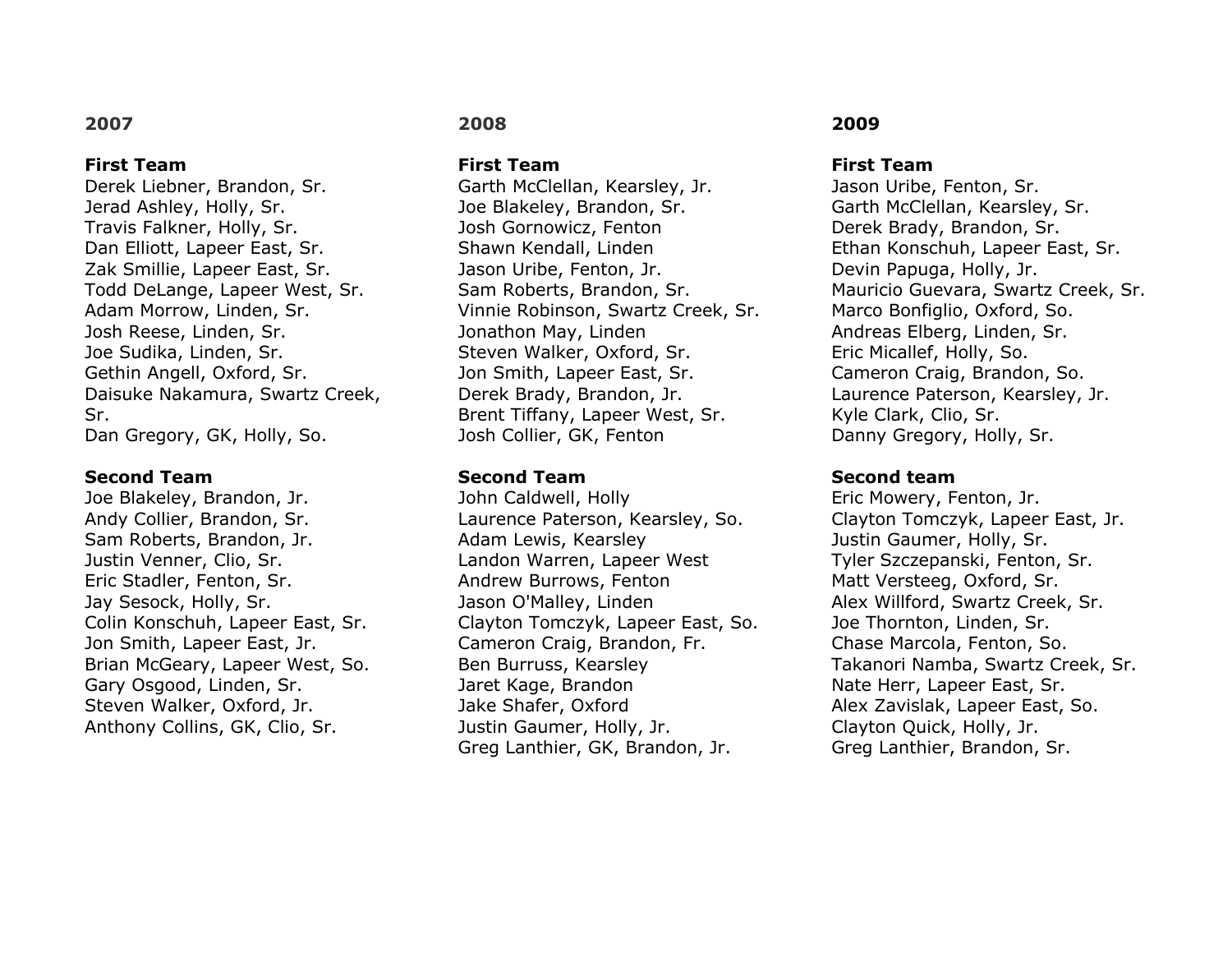### **First Team**

Zach Bakos, Linden, Fr. Matt Beckner, Holly, Sr. Cameron Craig, Brandon, Jr. Tyler Hagy, Clio, Sr. Joshua Lanyi, Clio, Sr. Eric Micallef, Holly, Jr. Eric Mowery, Fenton, Sr. Devin Papuga, Holly, Sr. Laurence Paterson, Kearsley, Sr. Alex Podolski, Lapeer East, Jr. Ben Stowers, Brandon, Sr. Clayton Tomczyk, Lapeer East, Sr. Ryan St. John, GK, Holly, Jr.

### **Second Team**

Gerry Andrews, Holly, Jr. Sam Caldwell, Holly, Jr. Daegan DeBono, Lapeer West, So. Brad Farthing, Linden, Sr. Justin Henderson, Lapeer East, Jr. MaKenna Lumley, Kearsley, Jr. Zach O'Brien, Lapeer West, So. Matt Rodgers, Linden, Sr. Duncan Rowley, Lapeer East, Jr. Tyler Sprague, Clio, Jr. Paul Treiger, Swartz Creek, Sr. Jamie Yanez II, Linden, Jr. Colin Owen, GK, Lapeer East, Jr.

## **2011**

**First Team**

Alex Podolski, Lapeer East, Sr. Cameron Craig, Brandon, Sr. Isaac Diener, Kearsley, Sr. Duncan Rowley, Lapeer East, Sr. Zach Bakos, Linden, So. Ben Stowers, Brandon, Sr. Eric Micallef, Holly, Sr. Daegan DeBono, Lapeer West, Jr. Andrew Howard, Clio, Sr. MaKenna Lumley, Kearsley, Sr. Joe Budd, Holly, Sr. Chase Marcola, Fenton, Sr. Colin Owen, GK, Lapeer East, Sr.

#### **Second Team**

Alex Henson, Lapeer East, Sr. Isaac Scherer, Brandon, Sr. Sam Caldwell, Holly, Sr. Jaime Yanez II, Linden, Sr. Tyler Sprague, Clio, Sr. Justin Henderson, Lapeer East, Sr. Teddy Parcher, Linden, So. Logan Vollmar, Fenton, Sr. Jake Davis, Fenton, So. Dan Harrington, Swartz Creek, Sr. Nick Poli, Brandon, Sr. Zachary Borowksi, Clio, Sr. Ryan St. John, GK, Holly, Sr.

## **2012**

#### **First Team**

Zach Bakos, Linden, Jr. Aron Ferguson, Fenton, Jr. Zach O'Brien, Lapeer West, Sr. Ben Thornton, Linden, So. Kevin Wright, Linden, So. Spencer Worden, Lapeer East, Sr. Kyle Doyon, Brandon, Jr. Jordan Parks, Holly, Sr. Kyle Costigan, Fenton, Sr. Jackson Maxwell, Swartz Creek, Jr. Evan Schlaud, Lapeer East, Sr. Arden Worthing, Clio, Sr. Garrett Clements, GK, Lapeer West, Jr.

### **Second Team**

Stephen Connor, Kearsley, Sr. JD Davis, Fenton, Jr. Greg McGeary, Lapeer West, Jr. Brent Sollie, Lapeer West, Jr. Trevor Sexton, Swartz Creek, Jr. Spencer Ferrell, Lapeer East, Sr. Connor Bilkos, Holly, Sr. Zach Black, Kearsley, Sr. Tyler Ziccardi, Linden, Fr. Quinton Cook, Brandon, Sr. Elijah McNew, Clio, Sr. Andrew McGeary, Lapeer West, Sr. Collin Hoeberling, GK, Linden, Jr.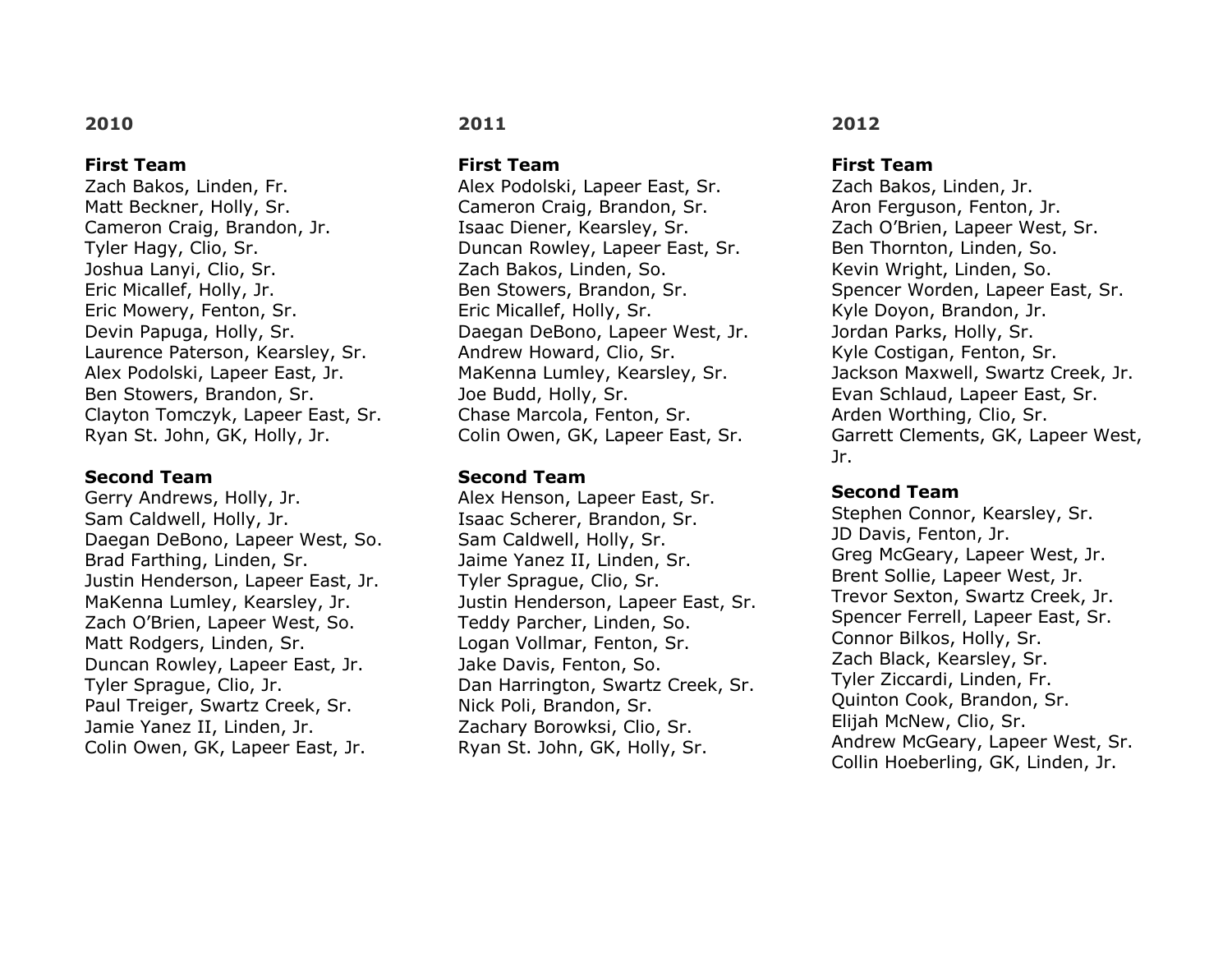### **First Team**

Zach Bakos, Linden, Sr. Aron Ferguson, Fenton, Sr. Ben Thornton, Linden, Jr. Kevin Wright, Linden, Jr. Jacob Davis, Fenton, Sr. Kyle Doyon, Brandon, Sr. Jackson Maxwell, Swartz Creek, Sr. Trevor Sexton, Swartz Creek, Sr. Liam Belill, Clio, Sr. Taylor Mills, Holly, Sr. Sean Sullivan, Lapeer West, Sr. Blake Crawford, Brandon, Jr. Collin Hoeberling, GK, Linden, Sr.

### **Second Team**

Tyler Ziccardi, Linden, So. Sean Bopra, Lapeer East, Jr. Andrew Mowery, Fenton, Sr. Elijah Madar, Kearsley, Jr. Bobby Vaughn, Clio, Sr. David Croft, Swartz Creek, Sr. Timo Schreiner, Linden, Sr. Ty Thronson, Brandon, Sr. Michael Conroy, Fenton, Sr. AJ Brassuer, Linden, Sr. Evan Fitzpatrick, Holly, Sr. Collin Howard, Clio, Jr. Sean Degnan, GK, Holly, Jr.

## **2014**

**First Team**

Ben Thornton, Linden, Sr. Kevin Wright, Linden, Sr. Blake Crawford, Brandon, Sr. Tyler Ziccardi, Linden, Jr. Andres Monzanares, Flushing, Jr. Logan Palmer, Fenton, Sr. Jacob Carrieau, Clio, Jr. Nolan McDonald, Linden, Jr. Lorenzo Rodriquez, Holly, Jr. Nolan Tews, Brandon, So. Cal Younkin, Flushing, Sr. Collin Howard, Clio, Sr. Nick Winiarski, GK, Flushing, Sr.

## **Second Team**

Deniko Tartt, Swartz Creek, So. Thomas Haase, Brandon, Jr. Lucas Sammut, Holly, So. Cameron Davis, Linden, Sr. Ben Huntley, Fenton, Sr. Parker Burrows, Flushing, Jr. Noah Hutchison, Flushing, Jr. Adam Gornick, Fenton, So. Brandon Amey, Clio, Sr. Derek Deighton, Linden, So. Seth Morales, Brandon, Sr. Leighton Chappell, Flushing, So. Brevin Dias, Kearsely, Jr. Brennan Swix, GK, Brandon, So.

## **2015**

#### **First Team**

Nolan Tews, Brandon, Jr. Lucas Sammut, Holly, Jr. Bradly Bronson, Clio, Sr. Deniko Tartt, Swartz Creek, Jr. Jacob Carriveau, Clio, Sr. Tyler Ziccardi, Linden, Sr. Liam Adams, Fenton, Jr. Tommy Haase, Brandon, Sr. Brendan O'Shea, Brandon, Jr. Julian Shier, Linden, So. Connor Horgan, Fenton, Jr. Ethan Postma, Holly, So. Brennan Swix GK, Brandon, Jr.

### **Second Team**

Austin Sordy, Flushing, Sr. Aaron Ruhstorfer, Kearsley, Sr. Austin Soto, Swartz Creek, Jr. David Fowler, Linden, So. Chase Beecher, Clio, Jr. Trevor Young, Fenton, Sr. Trent Pifer, Swartz Creek, Jr. Carson Birchmeier, Linden, So. Jacob Hoyt, Clio, Jr. Scott Cubr, Fenton, Sr. Miguel Lozano, Brandon, Sr. Andrew McGeary, Lapeer West, So. Lorenzo Rodriquez, GK, Holly, Sr.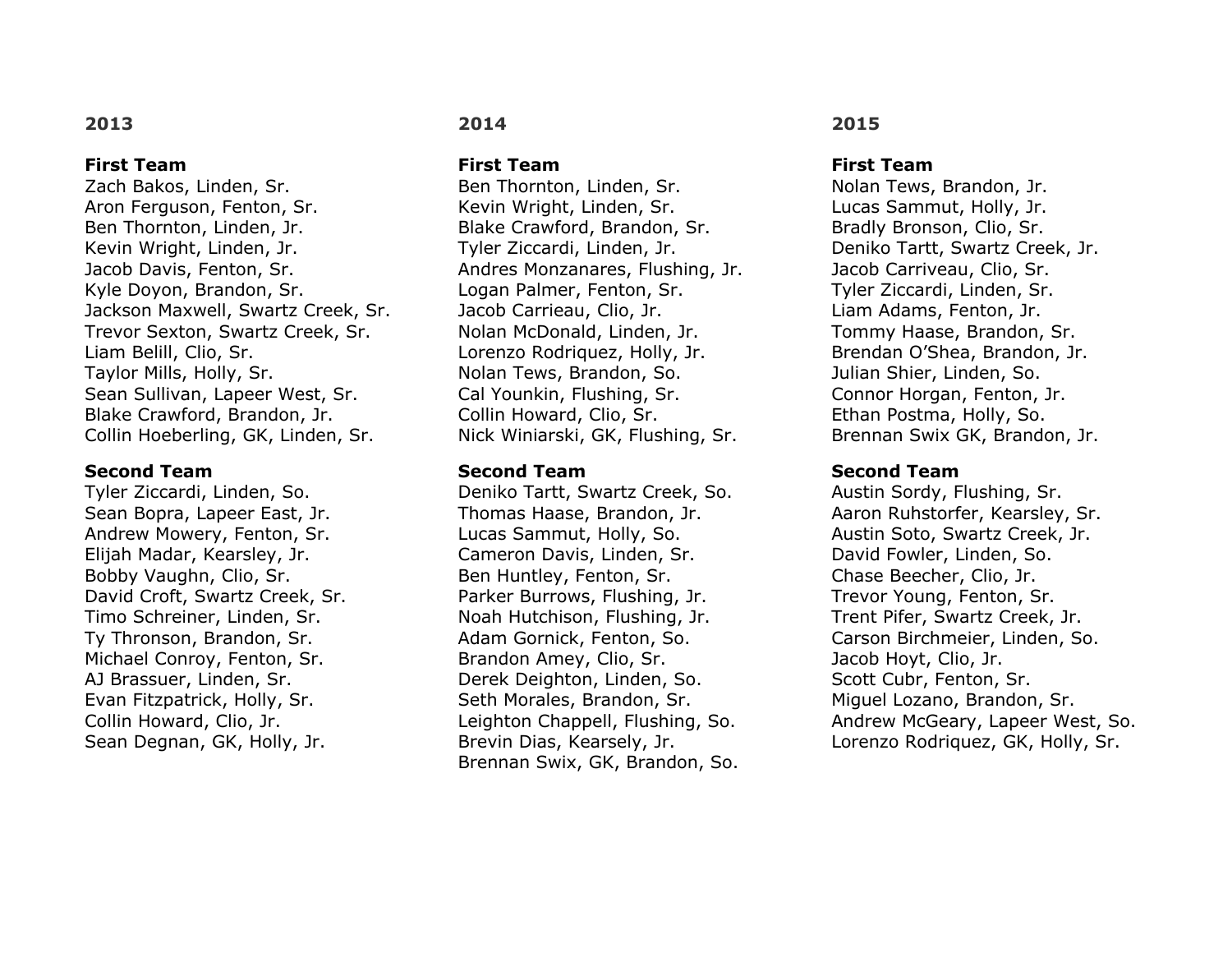### **First Team**

Nolan Tews, Brandon, 12 Liam Adams, Fenton, 12 Lucas Sammut, Holly, 12 Julian Shier, Linden, 11 Brendan O'Shea, Brandon, 12 Andrew Ruhstorfer, Kearsley, 11 Austin Soto, Swartz Creek, 12 Connor Horgan, Fenton, 12 Carson Birchmeier, Linden, 11 Nick Morrison, Flushing, 11 Chase Beecher, Clio, 12 Kendell Parsons, Brandon, 12 Goalie: Brennan Swix, Brandon, 12

#### **Second Team**

Ethan Postma, Holly, 11 Trent Pifer, Swartz Creek, 12 Derek Deighton, Linden, 12 Jacob Hoyt, Clio, 12 Chase Poulson, Fenton, 10 James Gonzales Brandon, 12 Zane Arnold, Linden, 11 Patrick Conroy, Fenton, 12 Joe Monroe, Flushing, 12 Alex Proulx Swartz Creek, 11 Brady Young, Fenton, 10 Javier Lozano, Brandon, 11 Goalie: Lorenzo Hosch, Holly, 12

## **2017**

**First Team**

Javier Lozano, Brandon, 12 Aaron Shelton, Brandon, 11 Chase Poulson, Fenton, 11 Carson Birchmeier, Linden, 12 Julian Shier, Linden, 12 Ethan Postman, Holly, 12 Connor Burke, Brandon, 12 David Fowler, Linden, 12 Alex Flannery, Fenton, 10 Michah Taylor, Swartz Creek, 12 Sam Roose, Owosso, 11 Tony Aleman, Clio, 11 Goalie: Nick Koan, Linden, 12

#### **Second Team**

Zane Arnold, Linden, 12 Russ Coyne, Brandon, 12 Kevin Pojer, Fenton 12 Clay Dupuis, Swartz Creek 12 Nick Morrison, Flushing, 12 Andy Ruhstoffer, Kearsley, 12 Miguel Lozano, Brandon, 12 Caleb Fogelsong, Holly, 11 Koby Hall, Linden, 11 Jared Halteman, Brandon, 12 Alex Proulx, Swartz Creek, 12 Trajan Smith, Owosso, 12 Goalie: Brendan Ihm, Owosso, 12

## **2018**

#### **First Team**

Aaron Shelton, Brandon, 12 Chase Poulson, Fenton, 12 Guy Beasley, Brandon, 12 Alex Flannery, Fenton, 12 Matthew Beasley, Brandon, 12 Koby Hall, Linden, 12 Brady Young, Fenton, 12 Antonio Aleman, Clio, 12 Noel Gagne, Kearsley, 11 Sam Roose, Owosso, 12 Cameron Kruyer, Creek, 10 Ben Gramer, Holly, 11 Goalie: Nathan Hall, Flushing, 12

#### **Second Team**

Jake Long, Flushing, 11 Jacob Welch, Linden, 12 Ian Tokie, Brandon, 12 Max James, Linden, 12 Brendan Barron, Clio, 12 Andrew Arsenault, Flushing, 11 Hunter Martin, Brandon, 11 Ashton McKellar, Fenton, 12 Desmond Braham, Fenton, 10 Nick Queirio, Brandon, 11 Brady Taylor, Swartz Creek 11 Ryan Gillespie Linden, 11 Goalie: Til Ruedel, Kearsley, 12